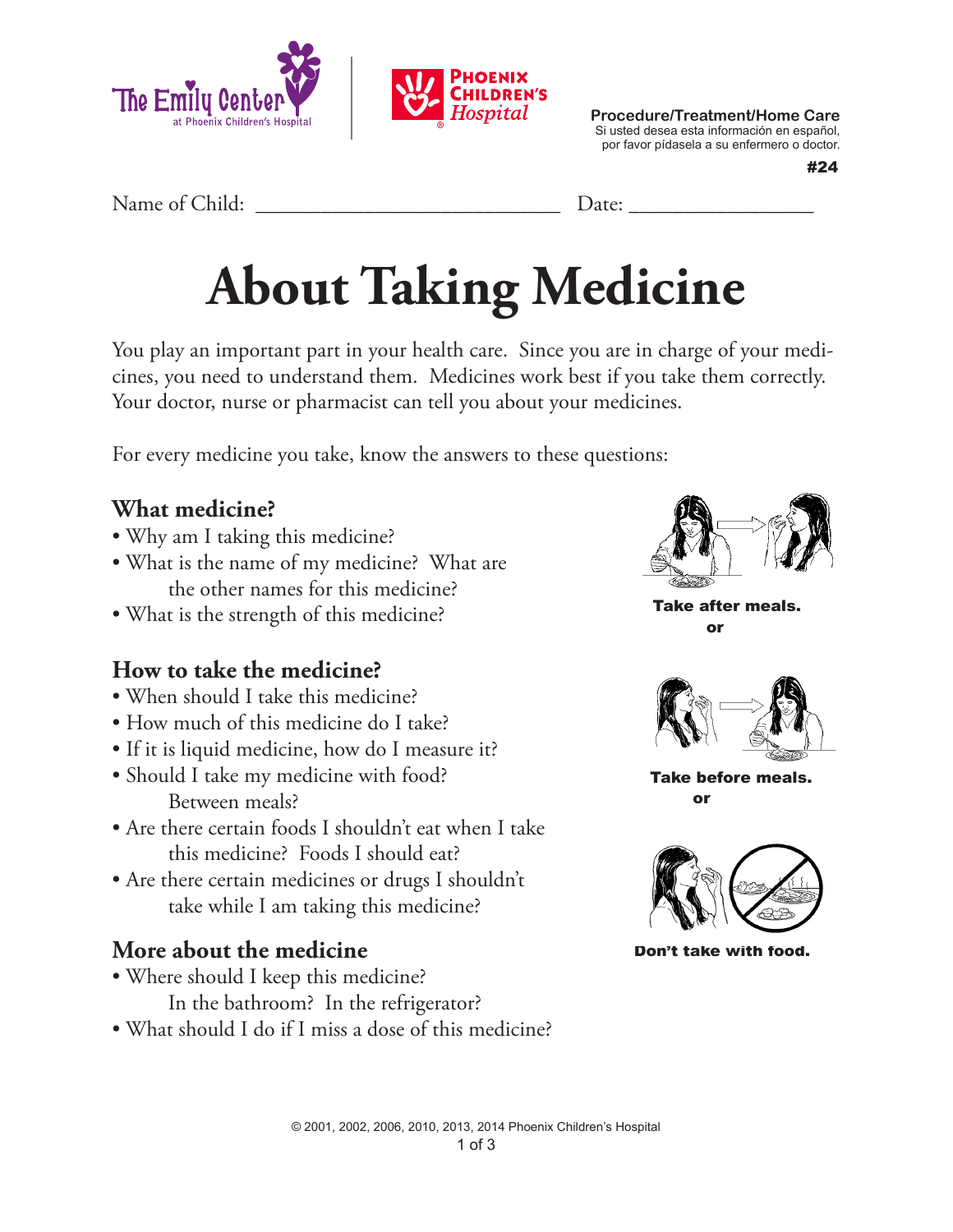- What are the side effects of this medicine?
- When should I call the doctor?
- When should I stop taking this medicine?
- Can I refill this medicine? How many times?

#### **Things to Know:**

- When you get your prescription filled, your pharmacist will tell you the name of the medicine, how to take it and special things you need to know about the medicine.
- If you have any questions or concerns about your medicine, call your doctor or pharmacist.
- Get the medicine and start taking it as you were told to.
- Keep your medicine in the container it comes in.
- Read the label. Take your medicine the way your doctor says. If you don't understand, ask.
- If you cannot take your medicine the way the doctor says, tell your doctor right away. For example, if your medicine comes as pills and you have trouble swallowing them, tell your doctor. The medicine may come as a liquid, too.
- If you have any side effects, tell your doctor.
- If you feel better and are thinking about stopping the medicine, talk to your doctor first. You may need to keep taking the medicine to get well or stay well.
- Never take any medicine that is not prescribed for you. Do not share your medicine with others.
- Do not save leftover medicine. For pills, put some water in the pill container, put it in a plastic bag, and throw it in the garbage. For liquid, put some cat litter or coffee grounds in the bottle, put it in a plastic bag, and throw it in the garbage. If you have any questions, ask your doctor or pharmacist.
- Do not take medicine that is:
	- out of date or
	- if not dated and is over a year old.
- A doctor needs to prescribe the right medicine for your illness in the right amount. Even if the leftover medicine is the right one, it may be too old or you may have too little left for it to work well. You could get sicker.
- Keep all medicine out of reach of children.



the doctor?



If you have any concerns about the medicine, tell your doctor.